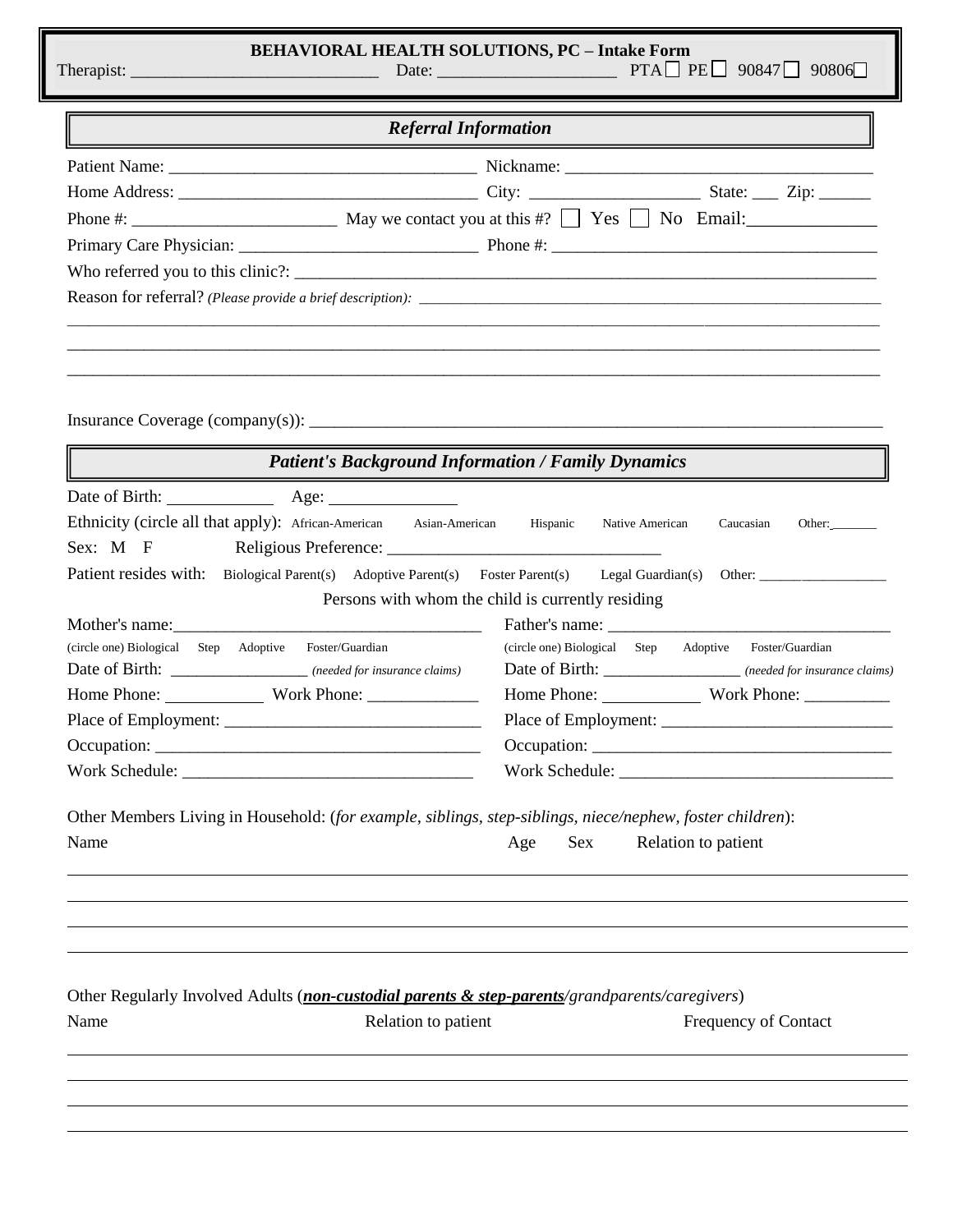| For foster parents/legal guardians:                                                                                                                                                                                                                                   |  |                             |  |  |  |  |
|-----------------------------------------------------------------------------------------------------------------------------------------------------------------------------------------------------------------------------------------------------------------------|--|-----------------------------|--|--|--|--|
|                                                                                                                                                                                                                                                                       |  |                             |  |  |  |  |
|                                                                                                                                                                                                                                                                       |  |                             |  |  |  |  |
| Visitation with biological parents? _______ Yes ______ No If yes, frequency of visits _______________________ Supervised? _____ Yes _____ No                                                                                                                          |  |                             |  |  |  |  |
| Is Reunification the permanency goal? ______ Yes ______ No ______ Unknown                                                                                                                                                                                             |  |                             |  |  |  |  |
| Previous residences:                                                                                                                                                                                                                                                  |  |                             |  |  |  |  |
| Length of Time Lived There<br>City and State                                                                                                                                                                                                                          |  | Reason for Move             |  |  |  |  |
|                                                                                                                                                                                                                                                                       |  |                             |  |  |  |  |
| <b>Medical &amp; Developmental Information</b>                                                                                                                                                                                                                        |  |                             |  |  |  |  |
| Did you and/or your doctor note any problems with pregnancy?                                                                                                                                                                                                          |  | $Yes$ No $\_\_\_\_\_\$      |  |  |  |  |
| Were there any concerns with drug/alcohol abuse, cigarette use, high blood pressure?                                                                                                                                                                                  |  | Yes No                      |  |  |  |  |
| What is your general impression of the child's infant development                                                                                                                                                                                                     |  | Good __ Fair __ Delayed____ |  |  |  |  |
| Please indicate when your child achieved the following activities<br>(either enter age when skill was acquired or if you felt their attainment was in the normal range or delayed):<br>Walked<br>(average 6 to 8 mos.)<br>(average 9 mos.)<br>(average 12 to 18 mos.) |  |                             |  |  |  |  |
| Fed Self<br>Toilet Trained _______<br>(average 10 mos.)<br>(average 2 to 3 yrs.)<br>(average 10 to 12 mos.)                                                                                                                                                           |  |                             |  |  |  |  |
| Does your child have any physical health problems that may interfere with<br>normal functioning (vision, hearing, motor)?                                                                                                                                             |  |                             |  |  |  |  |
| Are there any current health concerns?                                                                                                                                                                                                                                |  |                             |  |  |  |  |
| If yes, to either of these questions, please briefly describe:                                                                                                                                                                                                        |  |                             |  |  |  |  |
| <u> 1989 - Jan Samuel Barbara, margaret a shekara 1980 - 1981 - 1982 - 1983 - 1984 - 1986 - 1987 - 1988 - 1988 -</u><br><u>. A shekara ta 1999 na matsayin sa sanadka sa sanadka sa sanadka sa sanadka sa sanadka sa sanadka sa sanadka s</u>                         |  |                             |  |  |  |  |
| Medications & Dosage Information:                                                                                                                                                                                                                                     |  |                             |  |  |  |  |
|                                                                                                                                                                                                                                                                       |  |                             |  |  |  |  |
|                                                                                                                                                                                                                                                                       |  |                             |  |  |  |  |
|                                                                                                                                                                                                                                                                       |  |                             |  |  |  |  |
|                                                                                                                                                                                                                                                                       |  |                             |  |  |  |  |
| Please provide any family history of mental health concerns (diagnosed or undiagnosed): ______________________                                                                                                                                                        |  |                             |  |  |  |  |

\_\_\_\_\_\_\_\_\_\_\_\_\_\_\_\_\_\_\_\_\_\_\_\_\_\_\_\_\_\_\_\_\_\_\_\_\_\_\_\_\_\_\_\_\_\_\_\_\_\_\_\_\_\_\_\_\_\_\_\_\_\_\_\_\_\_\_\_\_\_\_\_\_\_\_\_\_\_\_\_\_\_\_\_\_\_\_\_\_\_\_\_\_\_\_\_\_\_\_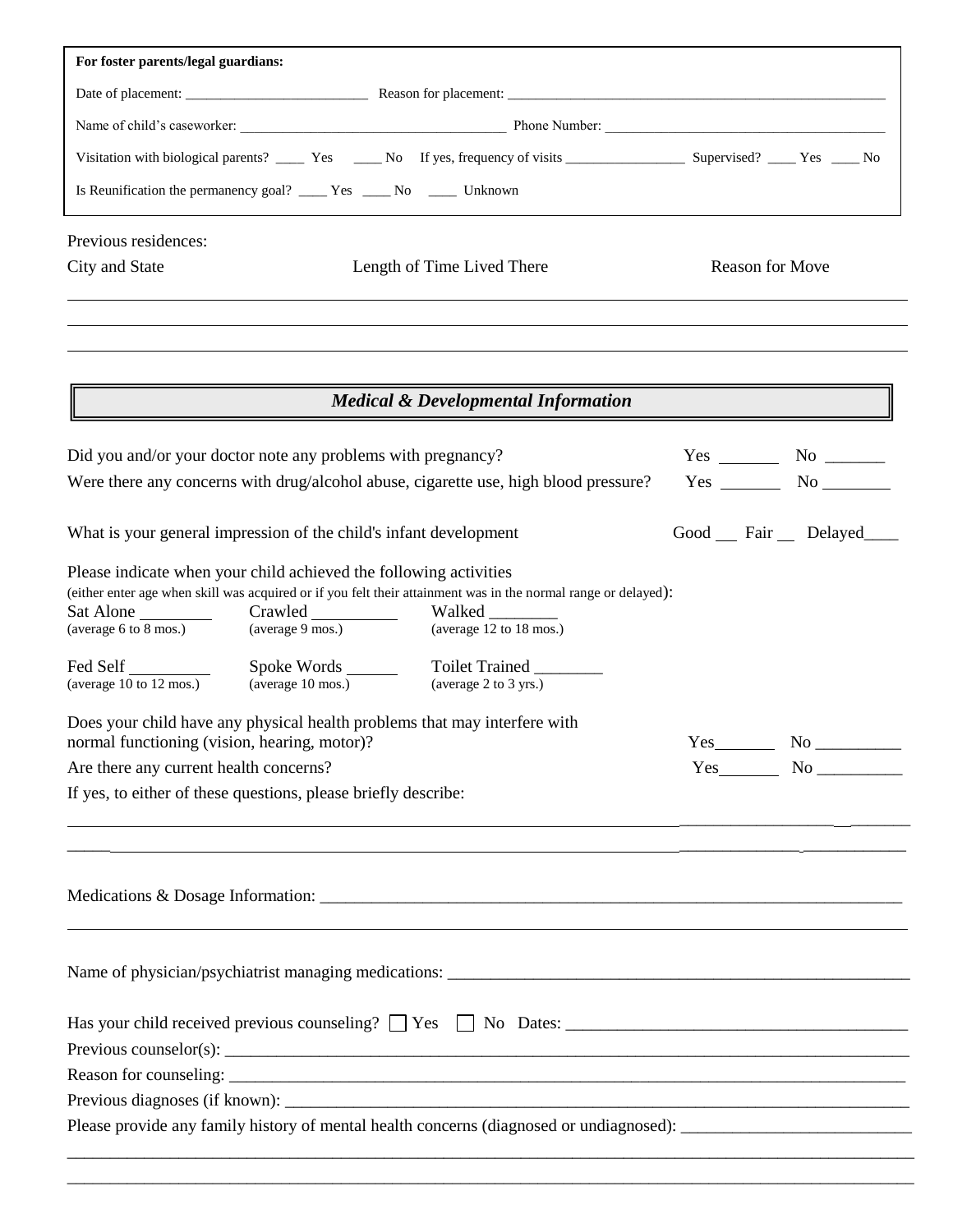| <b>Academic &amp; School Information</b>                                                                                                                                                                                                                                         |                                                                                                                                           |  |                                       |  |
|----------------------------------------------------------------------------------------------------------------------------------------------------------------------------------------------------------------------------------------------------------------------------------|-------------------------------------------------------------------------------------------------------------------------------------------|--|---------------------------------------|--|
| Currently attends school: Yes_______ No _________<br>Child is currently in the<br>grade                                                                                                                                                                                          | If your appointment time is during summer months<br>Attended school last year Yes_________ No________<br>Child will be entering the grade |  |                                       |  |
|                                                                                                                                                                                                                                                                                  | Teacher's Name(s):                                                                                                                        |  |                                       |  |
| Has child ever been suspended, expelled, or retained in a grade?                                                                                                                                                                                                                 | Grades last reporting semester were:                                                                                                      |  |                                       |  |
| Has child every received any type of educational programming?<br>(Special Education, Learning Disabilities, Behavioral / Emotional Disorders class, Speech/Language services, Resource Room)<br>If your child receives special services, which services? _______________________ |                                                                                                                                           |  |                                       |  |
| Has child completed psycho-educational testing for learning disabilities?                                                                                                                                                                                                        |                                                                                                                                           |  |                                       |  |
| Does your child have an IEP (Individual Education Plan)?<br>If yes, under what verification/for what reason? ________________________________                                                                                                                                    |                                                                                                                                           |  | $Yes$ No $\_\_\_\_\_\_\_\_\_\_\_\_\_$ |  |
| Have behavioral concerns been reported at school?                                                                                                                                                                                                                                |                                                                                                                                           |  | Yes No                                |  |
| If behavioral/academic concerns are noted, when did they begin?: ___________________________________                                                                                                                                                                             |                                                                                                                                           |  |                                       |  |
|                                                                                                                                                                                                                                                                                  | <b>Patient/Family Legal Concerns &amp; Issues</b>                                                                                         |  |                                       |  |
| Has the child been involved in legal concerns (victim/offender)?                                                                                                                                                                                                                 |                                                                                                                                           |  | $Yes \t No \t A$                      |  |
| Has any member of the child's family been involved in legal concerns (victim/offender)? Yes______No ______                                                                                                                                                                       |                                                                                                                                           |  |                                       |  |
| Has the child experienced or is suspected to have experienced any of the following? If yes, please provide brief detail:                                                                                                                                                         |                                                                                                                                           |  |                                       |  |
|                                                                                                                                                                                                                                                                                  |                                                                                                                                           |  |                                       |  |
|                                                                                                                                                                                                                                                                                  |                                                                                                                                           |  |                                       |  |
| Witness of Violent Act: Later and Active Contract and Active Contract and Active Contract and Active Contract and Active Contract and Active Contract and Active Contract and Active Contract and Active Contract and Active C                                                   |                                                                                                                                           |  |                                       |  |
|                                                                                                                                                                                                                                                                                  |                                                                                                                                           |  |                                       |  |
|                                                                                                                                                                                                                                                                                  |                                                                                                                                           |  |                                       |  |
|                                                                                                                                                                                                                                                                                  |                                                                                                                                           |  |                                       |  |
|                                                                                                                                                                                                                                                                                  |                                                                                                                                           |  |                                       |  |
|                                                                                                                                                                                                                                                                                  |                                                                                                                                           |  |                                       |  |
|                                                                                                                                                                                                                                                                                  |                                                                                                                                           |  |                                       |  |
|                                                                                                                                                                                                                                                                                  |                                                                                                                                           |  |                                       |  |